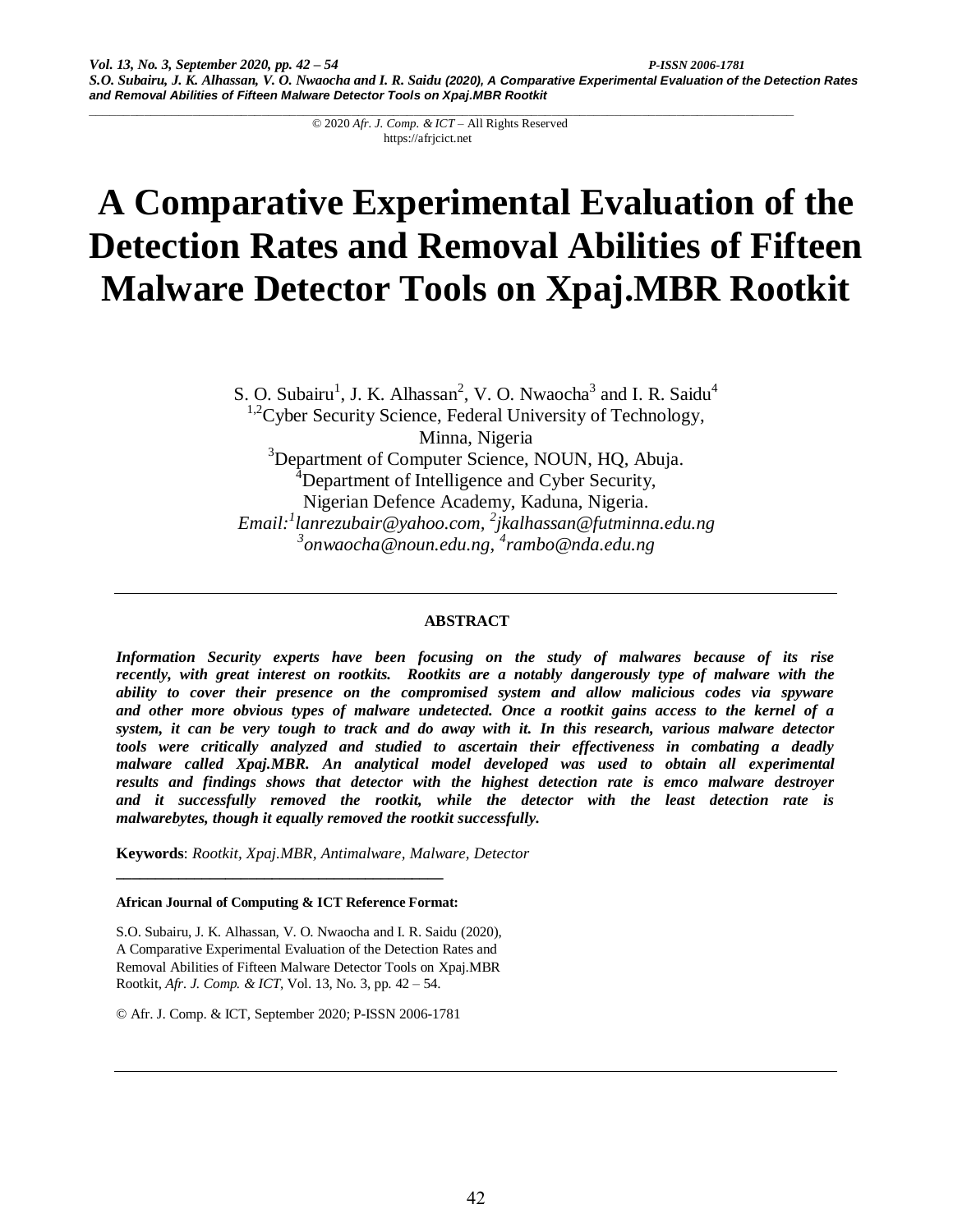### **I. INTRODUCTION**

In recent years, rootkits have compromised windows operating system, with a capacity to hide portions of the file system, registry entries and other inner objects of operating system. Sadly enough, rootkits can continue to act with impunity until the system is utterly reformatted-or equally crafty technological tool is employed to get rid of it [1]. Figure 1 shows a relationship between computer hardware and application software via the kernel.

In many instances, rootkits are distributed in an opensource that means that even amateur programmers can easily manipulate rootkit code. Rootkit has the ability to conceal its virus signature; thereby making it difficult for most antiviruses, whose detection techniques is to look for virus's signature to detect [3]. There are various antimalware tools, whose efficacy such as detection rate, ability to get rid of malware has not been subjected to experimental analysis aside what the developer of such tools claimed. This research tends to fill this gap by subjecting a dangerous xpaj.MBR rootkit to fifteen antimalware tools and then determine their detection rate and ability to get rid of such malware from a compromised system.

The recent attack model of rootkit and other malware has grown to strong threat than before; the malware authors have developed various means to deliver their malicious codes. Most often through the internet via social networks like Facebook and others, through open source download, freeware download and social engineering techniques [4].

Malware could also be distributed through legitimate website that the hackers have injected malicious iframe into it. With the javascript on the hacker controlled website and the malware in their server, as soon as the user hit the legitimate website, the iframe executes the malicious code on the browser and request it to download the malware from the hacker server. This is downloaded silently and installed on the victim system making it part of a botnet [5] or other malicious system.

Malware detectors tools are software developed using various rootkit detection algorithms such as signaturebased detection, heuristic/behavioral detection, cross

view-based detection, hooking and integrity-based detection [6]. Each of these detection techniques are effective than one another and to get a desired result, combination of these detections may be adopted as claimed by rootkit detector tools developers. A typical malware attack model is shown in Figure 3.

#### **II. PROBLEM STATEMENT**

Most people are conversant with the concept of virus and anti-virus but a lot are ignorance about malware and anti-malware tools. Rootkit which serves as the gateway to other deadly malware is on the rise and according to McAfee Mobile Threat Report, August 2019, there are over three hundred and seven new threats every minute, and that is more than five per seconds. As of the third quarter of 2019, total number of malware exceeds sixty millions samples (Figure 2).

Numbers of systems in botnet has risen much more than before, even with updated antivirus. Personal identification theft, Denial of service (DOS), bank fraud, Government confidential data theft, industrial espionage and other crime are all rising due to the presence of malicious code in system across the globe [9].

Rootkit.MBR.xpaj is a dangerous malware that has the ability to change the MBR of a compromised system each time the system boot [10]. Being a rootkit, it hides its presence from being discovered within the operating system, hence it makes it difficult to get detected and eliminated.

Moreover, once an MBR is overwritten or changed by Xpaj.MBR rootkit; it loads its own codes into operating system as the system boot, thus compromising the system security architecture [11]. Xpaj.MBR Rootkit usually facilitates the connection of other malwares to a compromised system and open indirect access to execute command from remote assailants. Sensitive private data, organization data, could be stolen and used unlawful [11].

## III. **LITERATURE REVIEW**

[12] Pointed out various rootkit and other malware threats which threats have grown more than before, as malware authors now developed various medium to spread their malicious codes. The internet which now provide the backbone for most of their deployment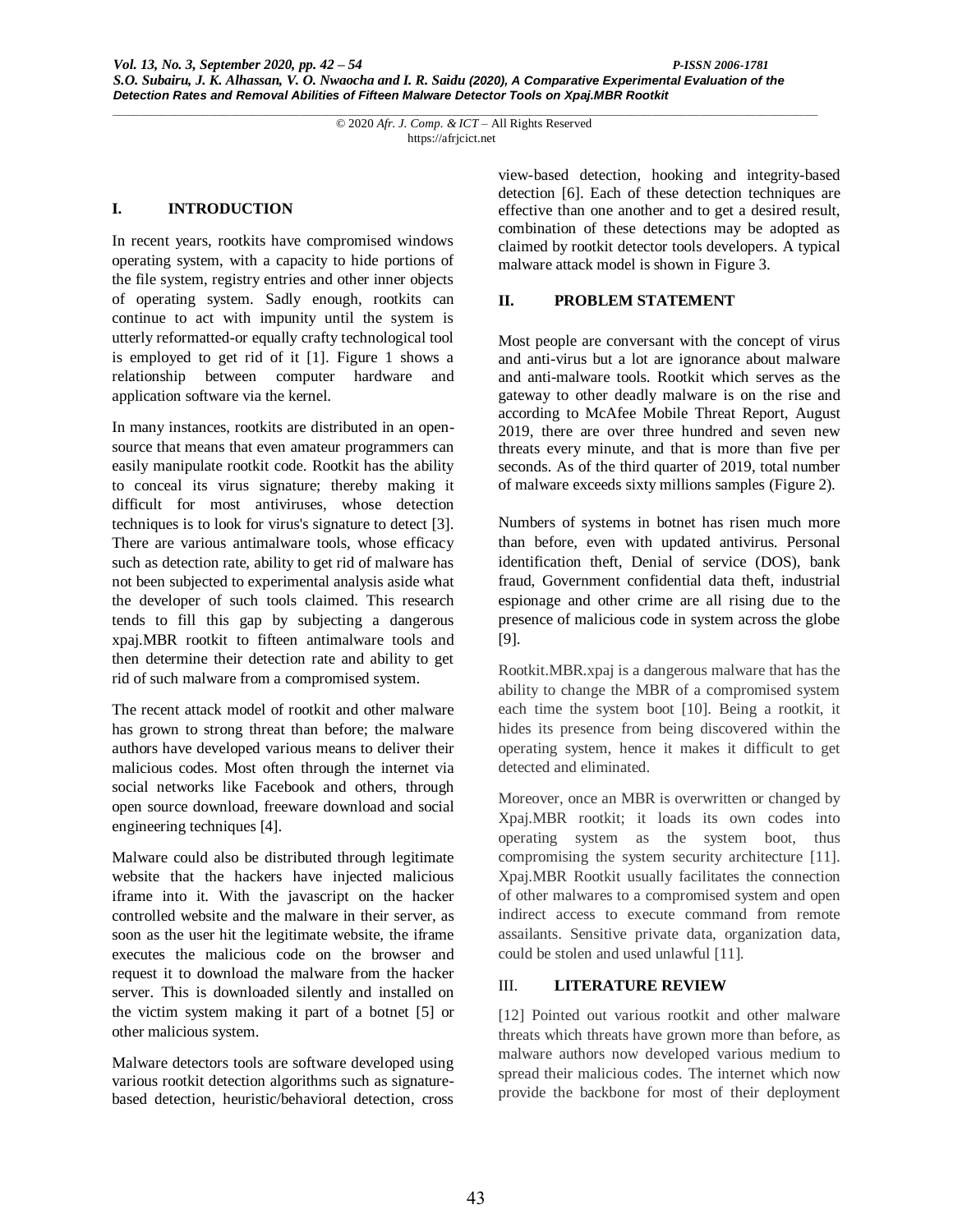especially social networks, open source download, freeware and other social engineering approach.

[13] Work on comparative analysis of rootkit detection, five samples of rootkit and twenty rootkit detectors were deployed for the research. The work adopted scanning and forensic analysis to detect presence of rootkit on a compromised system. This research was conducted in 2011, hence is in need of more findings as most of the detectors used are no longer being supported by their authors, hence detection capability cannot stand more recent rootkit like xpaj.MBR.

[14] Established that most rootkit and malwares often utilized an obfuscation approach to hide their malicious code and evade detection by antimalware tools. This obfuscation method varies from one malware to the other but with one purpose, which is to continue to compromise a system without being detected.

[15] Work on the various capabilities of rootkit detectors; a thorough work using five malwares and fifteen antimalware tools. The Authors based their result on collective analysis, however they failed to explain vividly or give a clear insight into each of the rootkit detector performance on each of the sample malwares as shown in their rootkit detectors ranking.

Therefore this research is keen to unravel and add value to the work of [15] by giving a detail analysis of the fifteen malware detectors performance on one of the sample malware called xpaj.MBR rootkit

[16] This independent organization often performed comparative analysis of most antivirus to determine their performance as against authors claimed in terms of security protection. The analysis is conducted periodically and reports are release stating the ranking of antivirus samples. However, the analysis report failed to state samples of malware that these tools were tested on. This is a serious issue when it comes to protecting our system, for a tool cannot offer protection against all various types' of malwares in circulation as the authors adopts various malicious obfuscation techniques. A tool may perform best at a particular malware but poorly perform with other type of malware.

[17] Proposed a novel approach in detecting kernel rootkit in virtual machine residence in private cloud. The authors adopted a machine learning approach after obtaining the malware features through forensic analysis of memory dump to train the classifier. The result presented by the authors was encouraging, but the limitation of the work could be seen as malware could easily detect virtual environment and tends to alter its payload codes.

## **IV. MATERIALS**

The materials for this research are fifteen Computers system, Rootkit sample Xpaj-MBR. Fifteen Rootkit detectors namely: aswMBR, TDSS killer, Gmer, Rootkit remover, Bootkit remover, Malwarebytes Anti-rootkit, Comodo cleaning essential (cce), AVZ4, Vba32 Antirootkit, Emco Malware Destroyer, Stinger, Roguekiller, Unhackme, Regrun Plantinum, Rising Antivirus; Microsoft Kernel Debugger (KD.Exe) and Diskwipe for wiping the Hard Disk Drive.

# **V. EXPERIMENTAL PROCEDURE**

An analytical study model was developed to guide our work as shown in Figure 4. Fifteen malware detectors that are actively been supported and a life xpaj.mbr rootkit were used for our study. Characteristics of all the tools were considered according to their respective authors claimed and as obtained in our experimental analysis as shown in Table 2. Each tool was run on a clean uninfected system to form a baseline of our study while false positive was observed for one of the tools as shown in Table 1. False positive is a false alert of threat when in reality none exist.

Thereafter each of the tools were run on an infected system with xpaj.mbr malware under a control environment, Ability to detect, remove and time duration were observed for all the tools as shown in Table 3 of our results.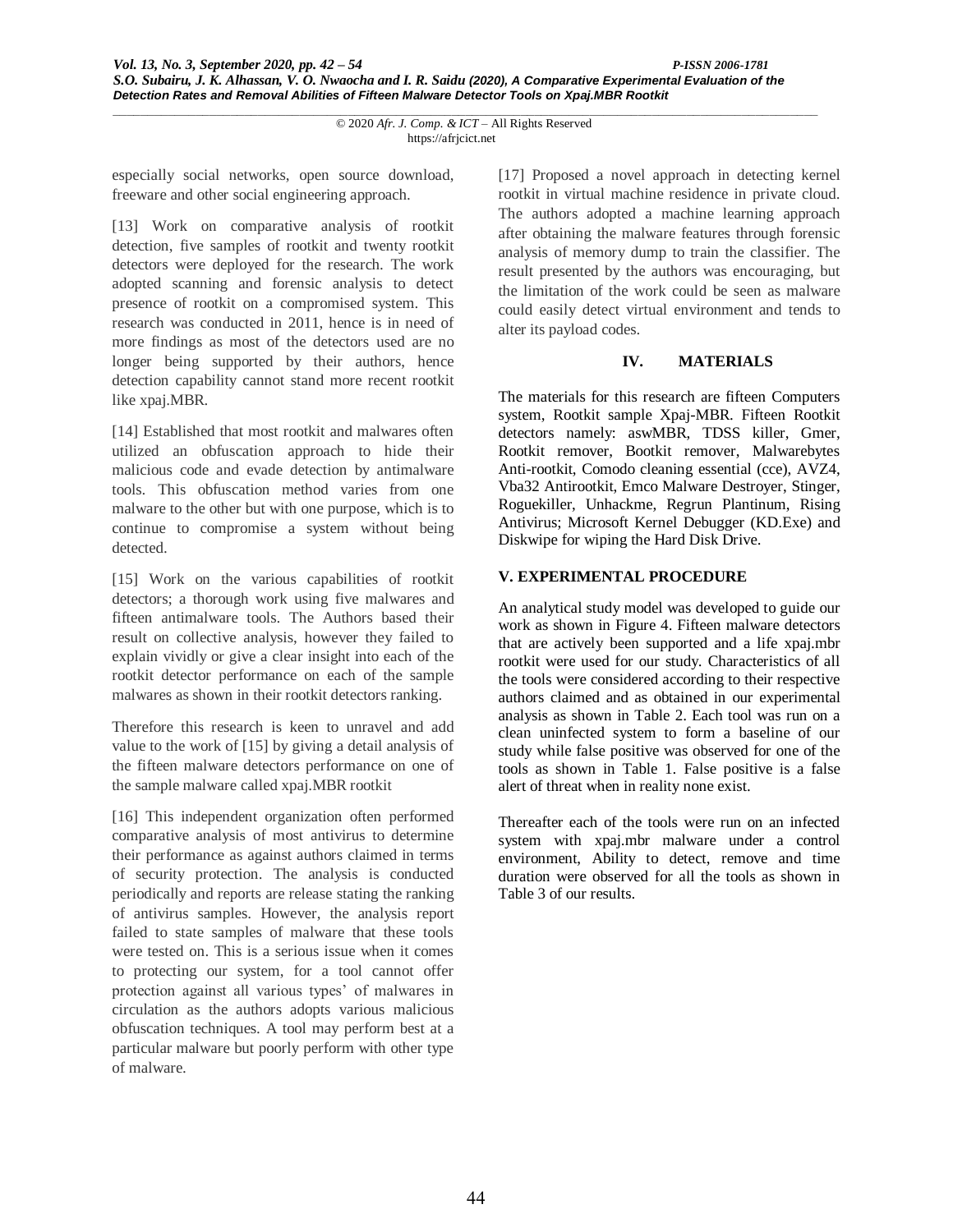#### Algorithm

Wipe HDD of each system using Diskwipe

Install each malware on each of the system Run malware detector…. {Check for any false positive}

Install xpaj.MBR on each of the system

 Run Microsoft Kernel Debugger to {confirmed malware Installation}

 Run malware detector on each system {check the following parameters: scan time, detection ability, removal option, and success of removal attempt.}

## **V. RESULT AND DISCUSSION**

The result as shown in Table 3 indicated that out of fifteen rootkit detector that were made to Run on xpajMBR infected system, five detectors were able to detect xpajMBR rootkit and only three of them were successful in removing this threat. These five detectors are emco, malware destroyer, gmer, malwarebytes, mcAfee stinger and roguekiller. The detector with the highest detection rate is emco malware destroyer and it successfully removed the rootkit, while the detector with the least detection rate is malwarebytes, though it equally removed the rootkit successfully.

Roguekiller detector result cannot be relied upon as it detected a malware on a clean system (False positive) as shown in Table 2. Figure 5, Figure 6 and Figure 7 shows their detection snapshot.

#### **REFERENCES**

[1] Chris, R. Inside Windows Rootkits. Vigilantmind Inc. 2006. Retrieved February 15, 2020 from http://repo.hackerzvoice.net/depot\_madchat/vxdevl/lib rary/Inside%20Windows%20Rootkits.pdf,1-18.

[2] Saliman, M. Rootkit: Attacker undercover tools. 2001. Retrieved February 22, 2020 from http://www.cyber

security.my/data/content\_files/13/82.pdf, 1-15.

[3] Ashwin, R. Detecting kernel rootkits. Master's Thesis Proposal Dartmouth Computer Science Technical Report TR2008-627, 2008. Retrieved April 9, 2020 from http://www.ists.dartmouth.edu/library/409.pdf, 2-5.

[4] Rehman, R., Hazarika, D., Chetia, G. Malware Threats and Mitigation Strategies: A Survey. Journal of Theoretical and Applied Information Technology. Vol. 29 No.2, 69-72, 2011.

[5] Rehman, R., Hazarika, D., Chetia, G. Malware Threats and Mitigation Strategies: A Survey. Journal of Theoretical and Applied Information Technology. Vol. 29 No.2, 69-72, 2011.

[6] Mashevsky, Y., Sapronov, K. and Monastyrsky, A. Rootkits and How to Combat Them, 2005. Retrieved April 22, 2020 from https://securelist.com/rootkits-and-how-to-combatthem/36055/

[7] Bits. Malware Risks and Mitigation Report. 2011 Retrieved May 5, 2020 from http://www.nist.gov/itl/ upload/BITS-Malware-Report-Jun2011.pdf

[8] McAfee Mobile Threat Report, August 2019. Retrieved March 10, 2020 https://www.mcafee.com/enterprise/enus/assets/reports/rp-quarterly-threats-aug-2019.pdf

[9] Microsoft Security Intelligence Report Volume 17 | January through June, 2014.Retrieved April 9, 2020 from http://www.emc.com/collateral/guide/11455 customer-faq.pdf.

[10] Miller, L.C. Malware for Dummies. 2012. Retrieved January 6, 2020 from https://www.paloaltonetworks.com/content/dam/paloa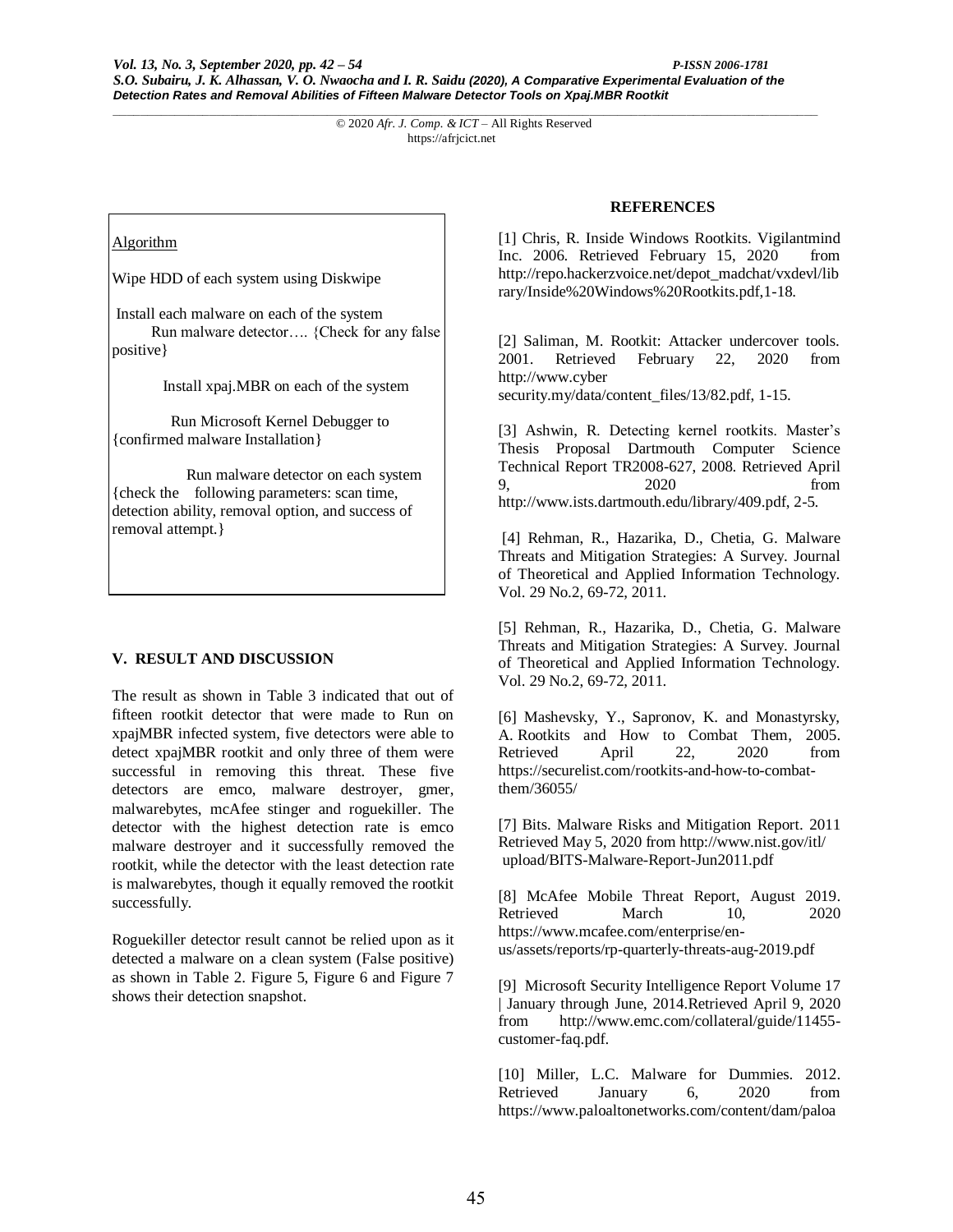ltonetworks-

com/en\_US/assets/pdf/education/MM%20for%20Du mmies%20Unlimited%20Download%20eBook%20Fil e.pdf

[11] Bridges, R., Hernandez Jimenez, J., Nichols, J., Goseva-Popstojanova, K., and Prowell, S. Towards malware detection via CPU power consumption: Data collection design and analytics. *2018 17th IEEE International Conference On Trust, Security And Privacy In Computing And Communications/ 12th IEEE International Conference On Big Data Science And Engineering (TrustCom/BigDataSE)*. doi:10.1109/trustcom/bigdatase.2018.00250

[12]Rehman, R., Hazarika, D., Chetia, G. Malware Threats and Mitigation Strategies: A Survey. Journal of Theoretical and Applied Information Technology. Vol. 29, No.2, 69-72, 2011.

[13] Arnold, T. M. A Comparative Analysis of Rootkit Detection Techniques (Master's thesis), 2011. Retrieved January 6, 2020 from http://sce.uhcl.edu/yang/research/A%20Comparitive% 20Analysis%20of%20Rootkit%20Detection%20Tech niq ues.pdf

[14]Marpaung, J.A.P.; Sain, M. and Hoon-Jae, L, 'Survey on Malware Evasion Techniques: State of the Art and Challenges', *14th International Conference on Advanced Communication Technology* (ICACT), pp. 744-749, 2012**.**

[15]Alhassan, J. K; Subairu, S.O and Misra, S., 'Evaluating Capabilities of Rootkits Tools', *International Journal of Advanced Multidisciplinary Research and Studies* (IJAMRS), Vol. 1, Issue 1, pp. 27-30, 2016.

[16] AV-Comparative. 2020. Retrieved July 22, 2020 fromhttps://www.av-comparatives.org/tests/businesssecurity-test-2020-march-june/

[17] Wang, X., Zhang, J., Zhang, A., and Ren, J. TKRD: Trusted kernel rootkit detection for cybersecurity of VMs based on machine learning and memory forensic analysis. *Mathematical Biosciences and Engineering*, *16*(4), 2650-2667, 2019. doi:10.3934/mbe.2019132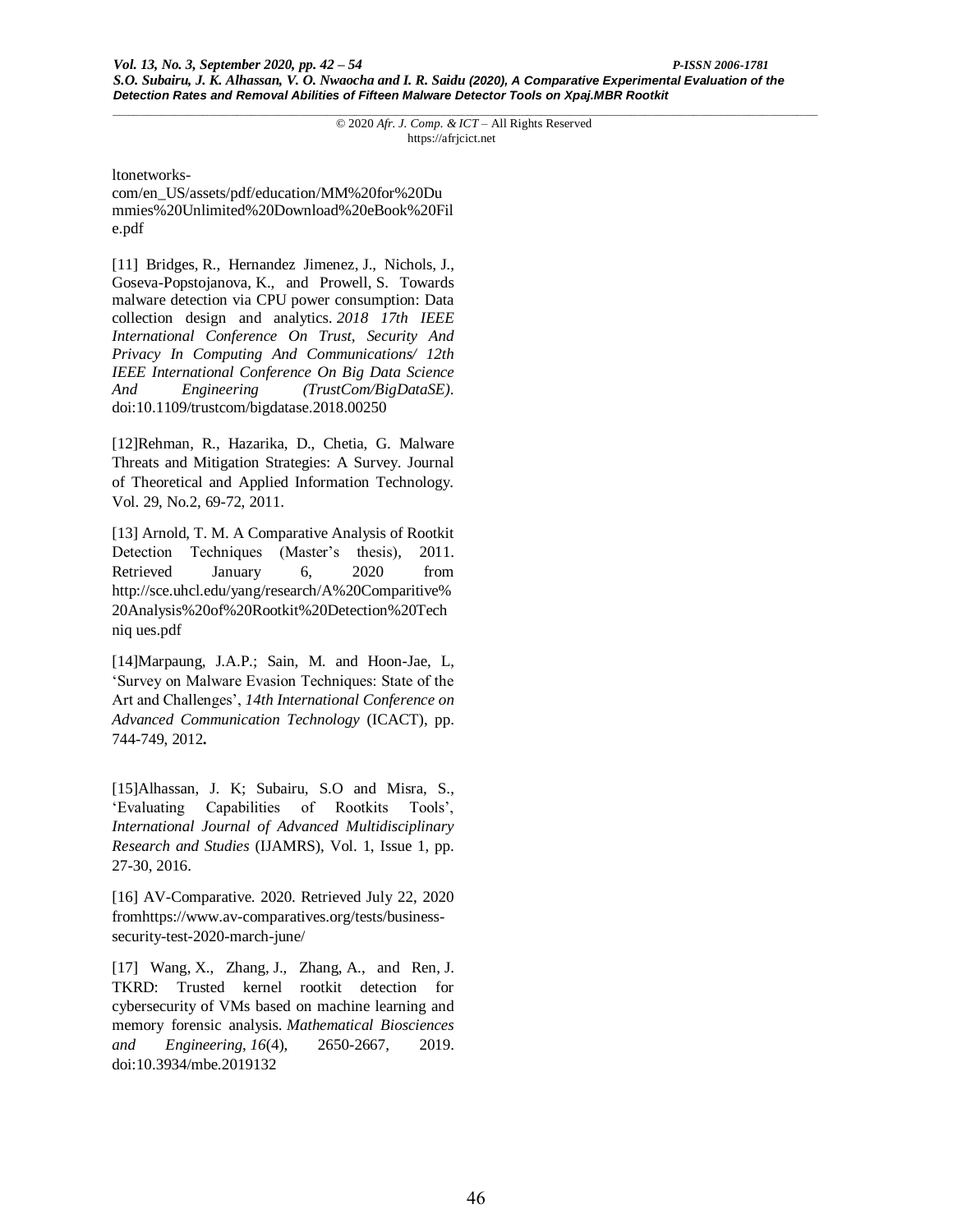

Figure1: Kernel connecting Computer Hardware to Application Software [2]



Figure 3: Malware Attack Model [7]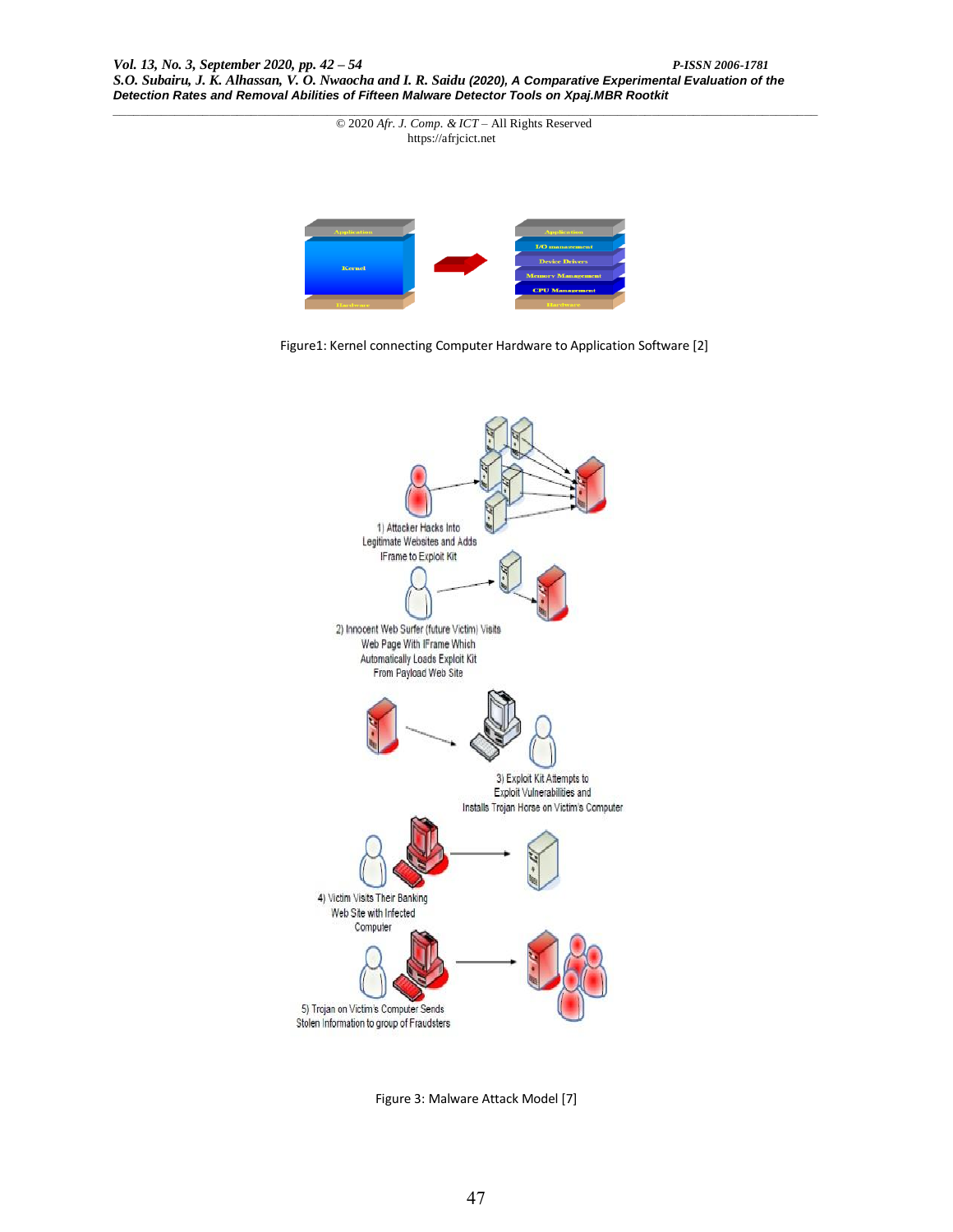

Figure 2: Total Number of New malware [8]



Figure 4: Analytical Study Model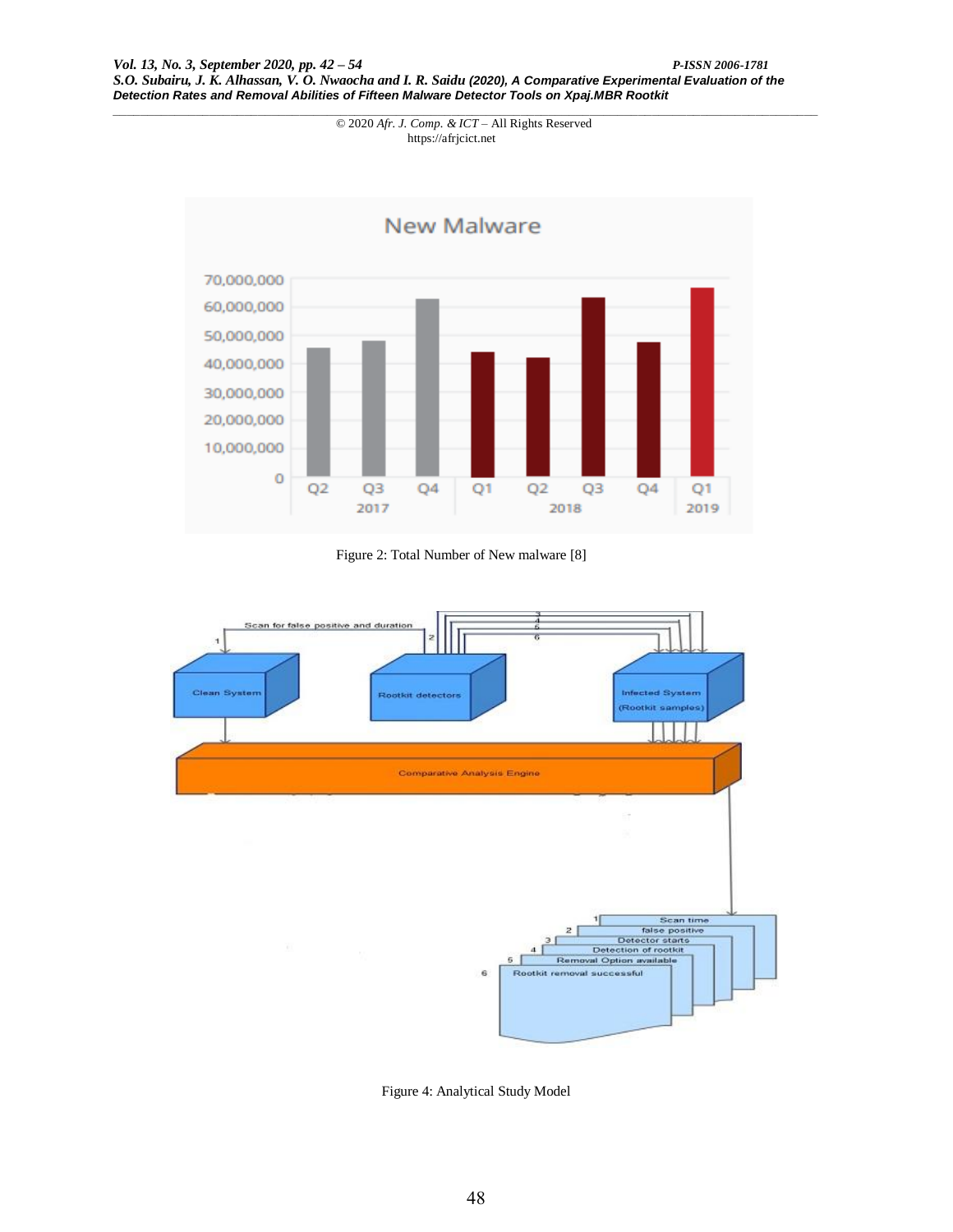Table 1: Malware Detector on Uninfected System

| Malware Detectors            | True Negative | <b>False Positive</b> |
|------------------------------|---------------|-----------------------|
| <b>Ayz</b> antiviral Tootkit |               |                       |
| Comodo cleaning essentials   |               |                       |
| Emco malware destrover       |               |                       |
| Vba32arkit                   |               |                       |
| aswMBR.                      |               |                       |
| Gmer.                        |               |                       |
| Malwarebytes                 |               |                       |
| Mcafe rootkit removal        |               |                       |
| <b>Bootkit Removal Tool</b>  |               |                       |
| Kaspersky Tdsskiller         |               |                       |
| Unhackme                     |               |                       |
| MacAfee stinger              |               |                       |
| *Roguekiller                 |               |                       |
| Regrun Platinum              |               |                       |
| <b>Rising Antivirus</b>      |               |                       |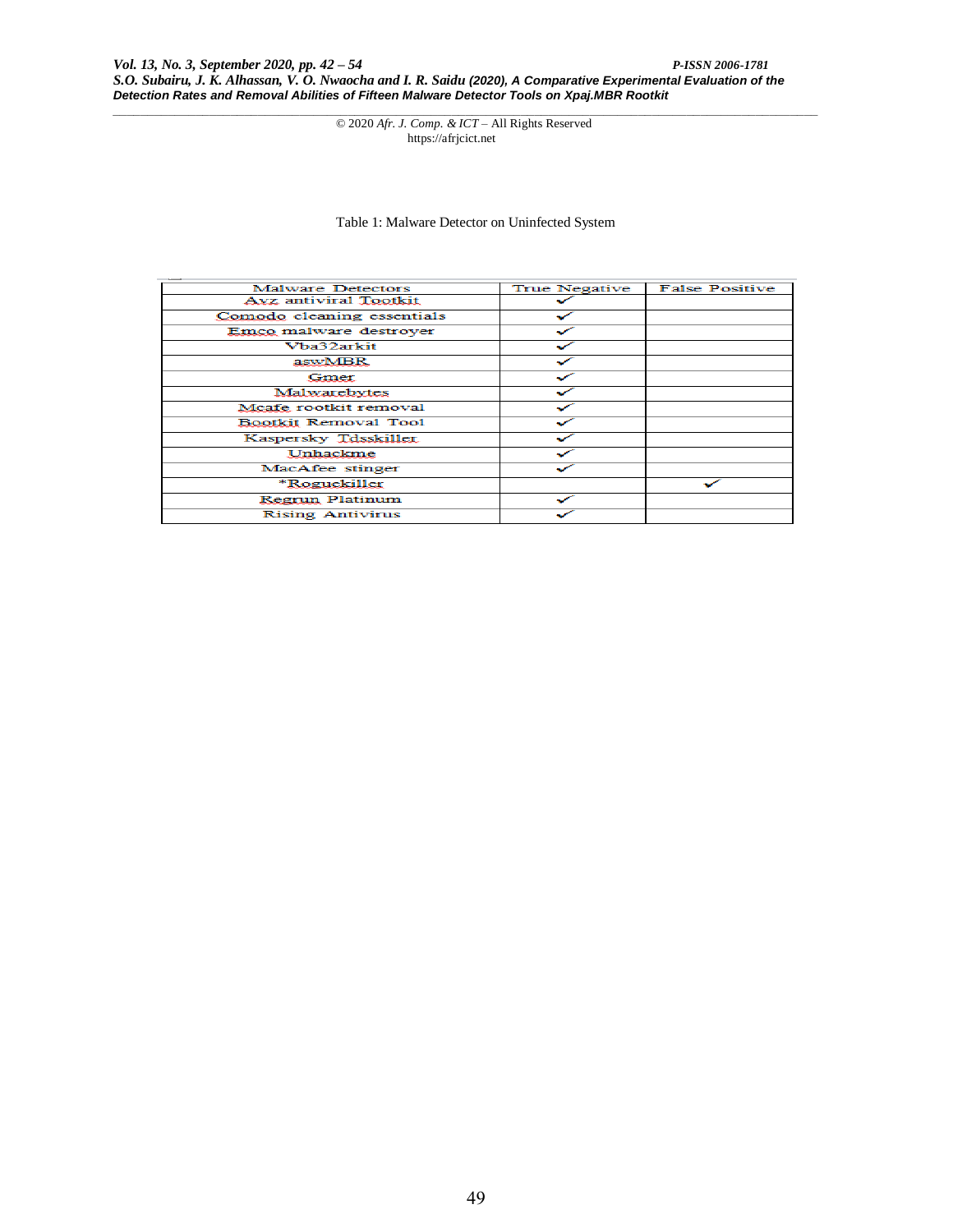Table 2: Malware detectors characteristic

| 5/10     | Lootki<br>cetector                            | Version.          | Active and<br>supported | Detection Algorithm |               |          |         |                    | Removal<br>ab lity | Kur.<br>0<br>Infected            |
|----------|-----------------------------------------------|-------------------|-------------------------|---------------------|---------------|----------|---------|--------------------|--------------------|----------------------------------|
|          |                                               |                   |                         | signature           | Cross<br>VtWW | heuristc | hooking | Memory<br>scanning |                    | system with<br>sample<br>030;kit |
| 1        | anhvira.<br>Ava<br>Tootkit                    | 443               | yes                     | Yas                 | yes           | 10       | no      | yes                | ves                | ves                              |
| 2        | Comodo<br>cleaning<br>essentials              | 25.242177201      | yes                     | Yes                 | yes           | yes      | yes     | yes                | yes                | yes                              |
| 3        | Emco malware<br>cestroyer.                    | 75.15.1950        | yes                     | Yas                 | ye.           | yes      | yes     | yes                | ves                | yes                              |
| 4        | Vba32anct                                     | 3124.0            | no.                     | Ya:                 | yes           | ves      | yes     | ves                | yes                | ves                              |
| 3        | extMBB                                        | 10.1.2290         | yes                     | Yes                 | yes           | yes      | yes     | yes                | yes                | yes                              |
| 7        | Gmar                                          | 21.19557          | ves                     | $\mathbb{N}_0$      | yes           | IO       | yes     | ves                | ves                | ves                              |
| 7        | Mawarezytes                                   | 1091.1004         | ves                     | Yas                 | yes           | ves      | no.     | ves                | ves                | ves                              |
| Ţ        | Meste cootki<br>removal                       | 08.9.174          | yes                     | No                  | ye;           | ves      | no.     | ves                | ye:                | ves                              |
| 9        | Bootki<br>Renoval Tool                        | 30.2.2011         | ves                     | Yas                 | nc            | 10       | no.     | 10                 | yes                | ves                              |
| IJ       | Kaspersky<br>Idukiler                         | 30.0.44           | yes                     | Yas                 | yes           | ves      | yes     | yes                | ves                | ves                              |
| 11       | Unlackme                                      | 771               | yes                     | Yas                 | yes           | yes      | no.     | yes                | yes                | yes                              |
| Τ.       | MacAfee<br>stinger                            | 12.10.1534        | yes                     | Yas                 | yes           | yes      | yes     | yes                | yes                | yes                              |
| B        | Romekiller                                    | 10.65.0           | ves                     |                     |               |          |         | ves                | ves                | ves                              |
| 14<br>15 | <b>REEVA</b><br>Flatnum<br>Rising<br>Antvirus | 77<br>23.01.24.80 | yes<br>yes              | Yes<br>Yas          | yes<br>yes    | ΠU       | ШU      | yes<br>ves         | yes<br>yes         | yes<br>ves                       |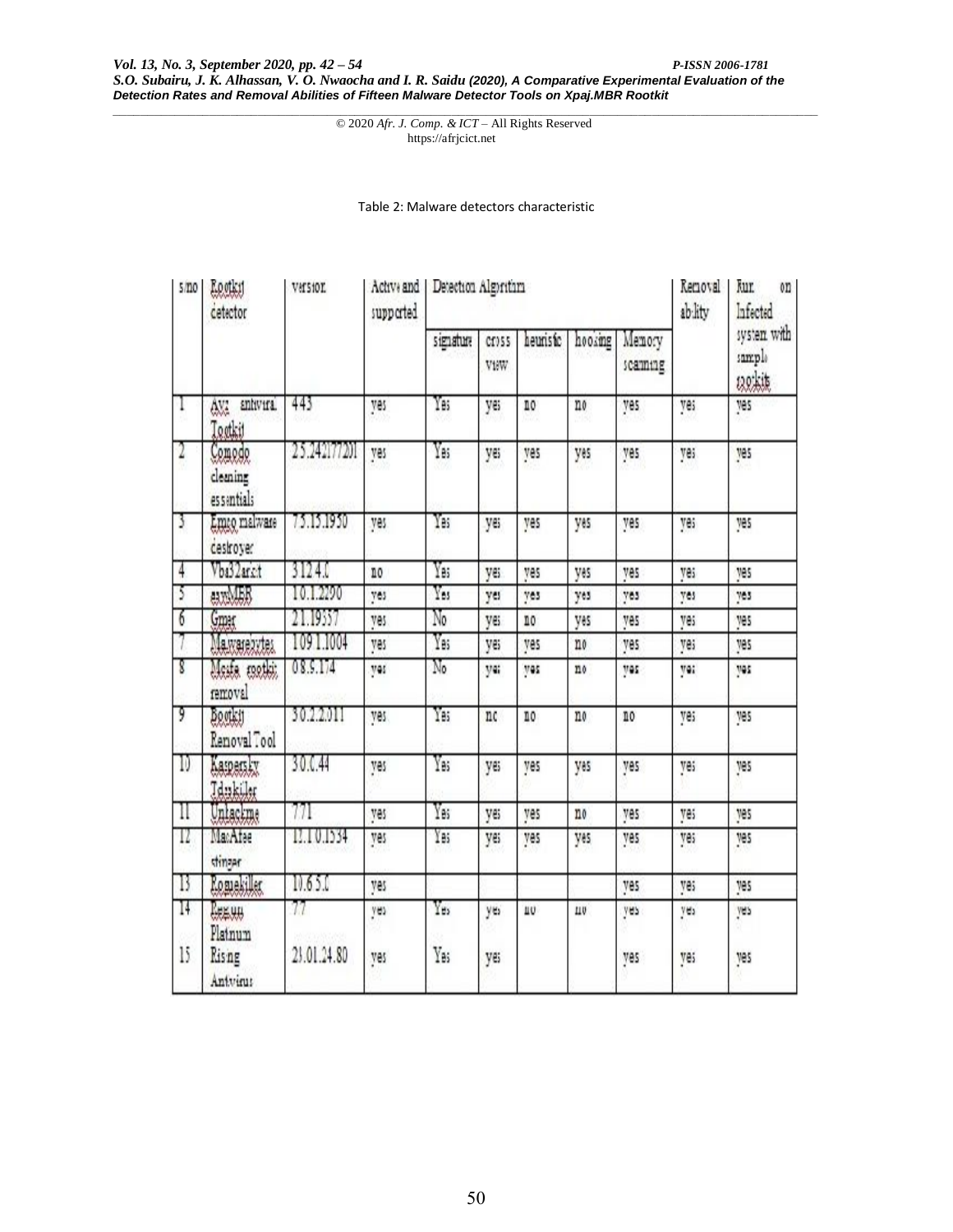Table 3: Rootkit detectors scan result of xpajMBR infected system

| s/no           | Detectors                         | Scan         | Detection | Removal | Removal        |
|----------------|-----------------------------------|--------------|-----------|---------|----------------|
|                |                                   | Time         |           | Option  | Successful     |
| 1              | Avz antiviral<br>Tootkit          | 00:00<br>:33 | no        | yes     | N <sub>o</sub> |
| $\overline{c}$ | Comodo<br>cleaning<br>essentials  | 00:24<br>:02 | no        | yes     | No             |
| $\overline{3}$ | Emco<br>malware<br>destroyer      | 00:00<br>:37 | yes       | yes     | Yes            |
| $\overline{4}$ | Vba32arkit                        | 00:00<br>:25 | no        | yes     | No             |
| 5              | aswMBR                            | 00:00<br>:41 | no        | yes     | N <sub>o</sub> |
| 6              | Gmer                              | 00:02<br>:01 | yes       | no      | N <sub>o</sub> |
| $\tau$         | Malwarebyte<br>S                  | 00:04<br>:55 | yes       | yes     | Yes            |
| 8              | Mcafe<br>rootkit<br>removal       | 00:00<br>:12 | no        | yes     | N <sub>o</sub> |
| 9              | <b>Bootkit</b><br>Removal<br>Tool | 00:00<br>:12 | no        | yes     | N <sub>0</sub> |
| 10             | Kaspersky<br>Tdsskiller           | 00:00<br>:10 | no        | yes     | No             |
| 11             | Unhackme                          | 00:00<br>:25 | no        | yes     | No             |
| 12             | MacAfee<br>stinger                | 00:01<br>:24 | yes       | yes     | Yes            |
| 13             | *Roguekiller                      | 00:03<br>:19 | yes       | yes     | N <sub>o</sub> |
| 14             | Regrun<br>Platinum                | 00:00<br>:39 | no        | yes     | No             |
| 15             | Rising<br><b>Antivirus</b>        | 00:29<br>:20 | no        | yes     | N <sub>o</sub> |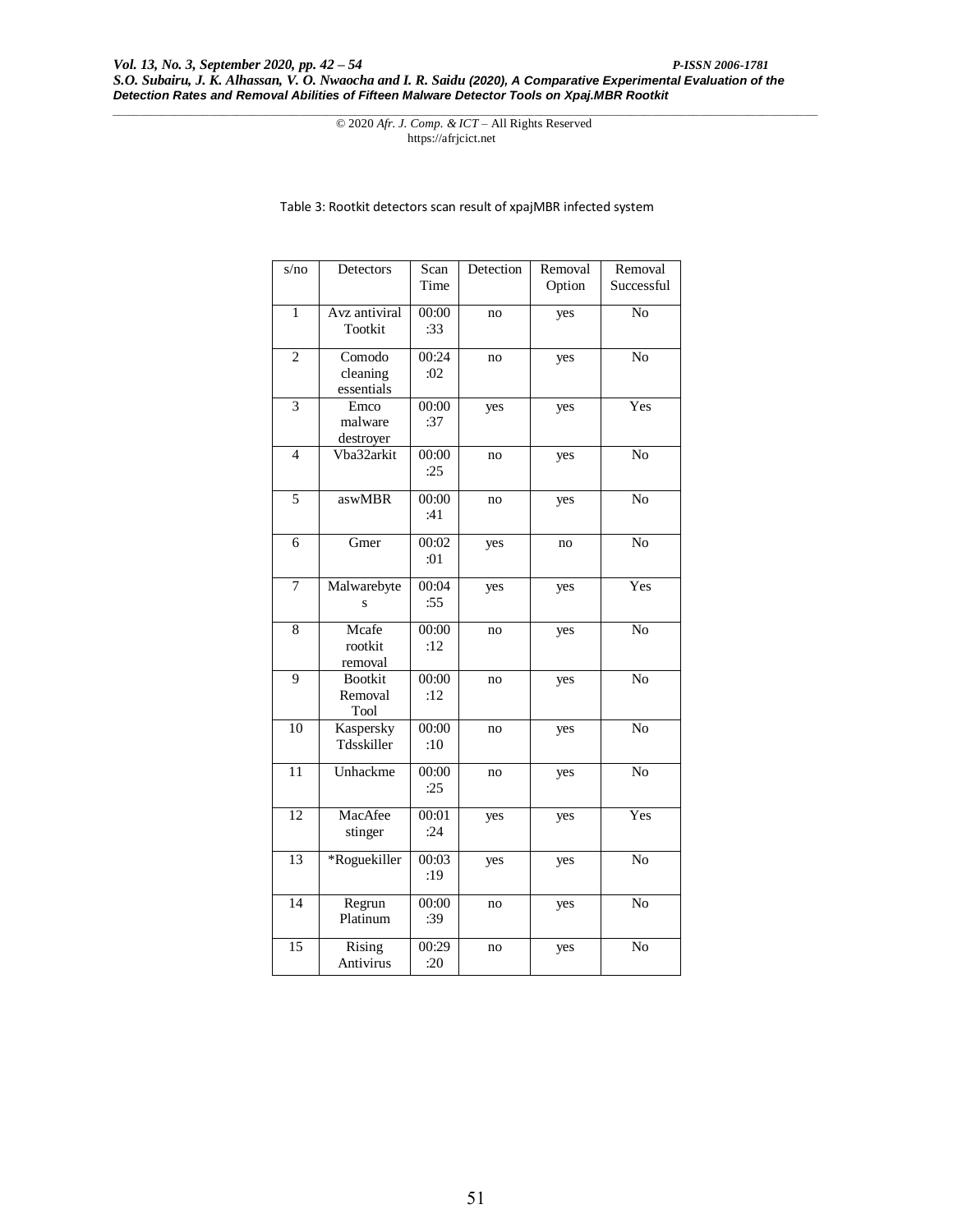|                                       | Malwarebytes Anti-Rootkit BETA v1.09.1.1004<br><b>Malwarebytes</b>                                                                                                                                                                                                                                                                     | ж<br><b>CD</b>   |
|---------------------------------------|----------------------------------------------------------------------------------------------------------------------------------------------------------------------------------------------------------------------------------------------------------------------------------------------------------------------------------------|------------------|
| <b>Overview</b>                       | Cleanup:                                                                                                                                                                                                                                                                                                                               |                  |
| Introduction<br>Update<br>Scan System | Detected malware objects. Uncheck items you want to keep intact. Click<br>"Cleanup" to start removal.<br>Detected malware items                                                                                                                                                                                                        |                  |
| Cleanup                               | C:\arg285172.exe (Trojan.Agent)<br>$\overline{v}$<br>C:\Users\research lab\AppData\Local\Temp\4375.tmp (Trojan.Agent)<br>C:\Users\research lab\AppData\Local\Temp\A12E.tmp (Trojan.Agent)<br>V C:\Users\research lab\AppData\Local\Temp\B8D1.tmp (Trojan.Agent)<br>C:\Users\research lab\Desktop\rootkit sample\xpajMBR\D5C12FCFEEBBE( |                  |
|                                       |                                                                                                                                                                                                                                                                                                                                        |                  |
|                                       | Create Restore point                                                                                                                                                                                                                                                                                                                   | Cleanup          |
|                                       | Scan Finished: 5 malware items detected!                                                                                                                                                                                                                                                                                               |                  |
|                                       |                                                                                                                                                                                                                                                                                                                                        | Exit<br>Previous |

Figure 5: Xpaj.MBR detected by Malwarebytes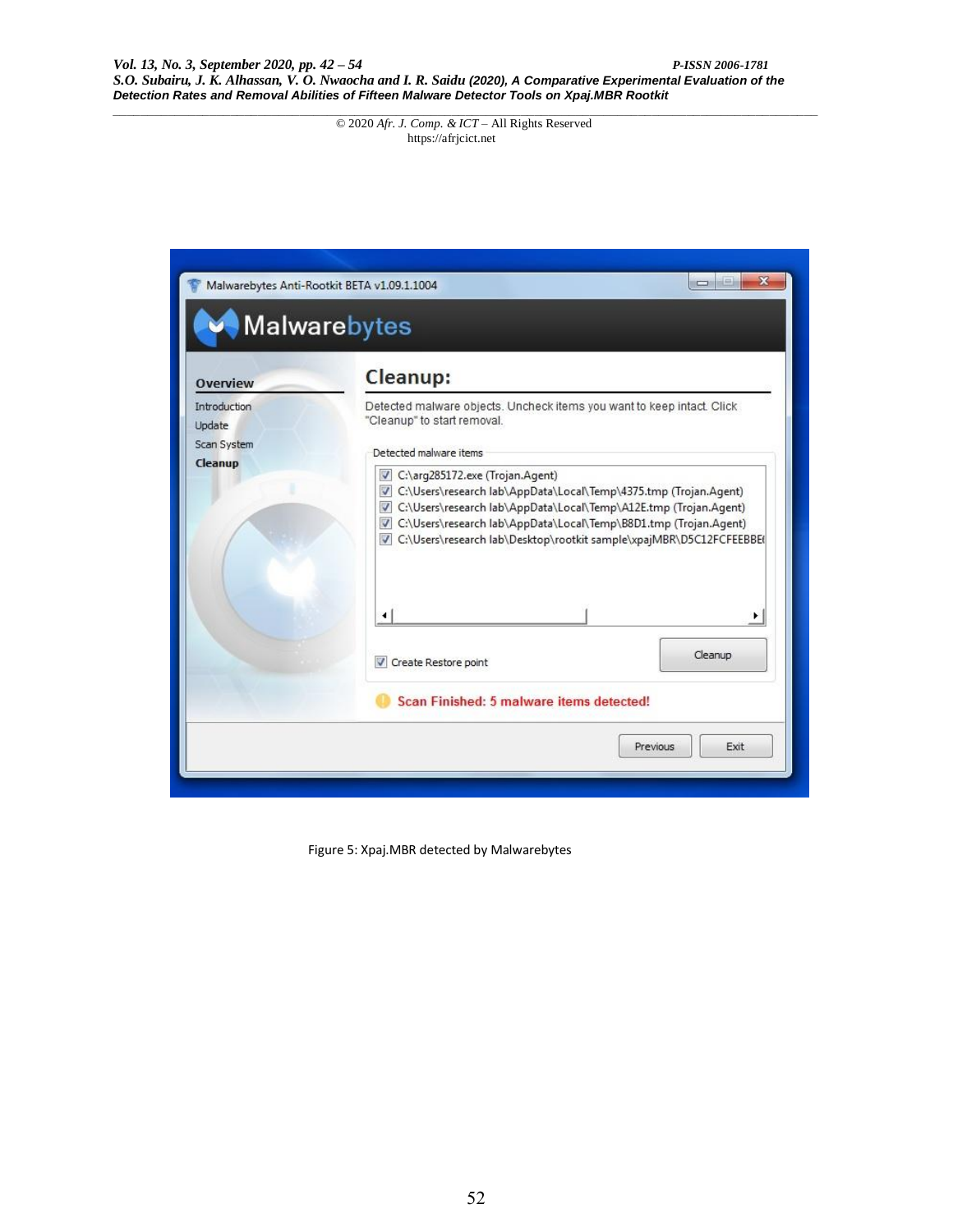*Vol. 13, No. 3, September 2020, pp. 42 – 54 P-ISSN 2006-1781 S.O. Subairu, J. K. Alhassan, V. O. Nwaocha and I. R. Saidu (2020), A Comparative Experimental Evaluation of the Detection Rates and Removal Abilities of Fifteen Malware Detector Tools on Xpaj.MBR Rootkit*

*\_\_\_\_\_\_\_\_\_\_\_\_\_\_\_\_\_\_\_\_\_\_\_\_\_\_\_\_\_\_\_\_\_\_\_\_\_\_\_\_\_\_\_\_\_\_\_\_\_\_\_\_\_\_\_\_\_\_\_\_\_\_\_\_\_\_\_\_\_\_\_\_\_\_\_\_\_\_\_\_\_\_\_\_\_\_\_\_\_\_\_\_\_\_\_\_\_\_\_\_\_\_* © 2020 *Afr. J. Comp. & ICT* – All Rights Reserved https://afrjcict.net

| <b>▼</b> Stinger                |                   |          |                      | $\boldsymbol{\times}$ |
|---------------------------------|-------------------|----------|----------------------|-----------------------|
|                                 |                   |          | About Stinger   Help |                       |
| Scan                            | Quarantine<br>Log |          |                      |                       |
|                                 |                   |          |                      |                       |
| We found and cleaned 2 threats. |                   |          |                      |                       |
| Scan summary                    |                   |          |                      |                       |
| Scan time:                      | 00:01:24          |          |                      |                       |
| Total files scanned:            | 2258              |          |                      |                       |
| Threats found:                  | $\overline{2}$    |          |                      |                       |
| Threats cleaned:                | $\overline{2}$    |          |                      |                       |
|                                 |                   |          |                      |                       |
| Hide Details A<br>$File =$      | <b>Threat</b>     | Type     | <b>Action Taken</b>  |                       |
| 4AB5.tmp                        | W32/Xpaj.dr       | Trojan   | Deleted              |                       |
| 7158.tmp                        | W32/Xpaj.dr       | Trojan   | Deleted              |                       |
|                                 |                   |          |                      |                       |
|                                 |                   | View Log | Done                 |                       |

Figure 6: xpajMBR detected by Stinger